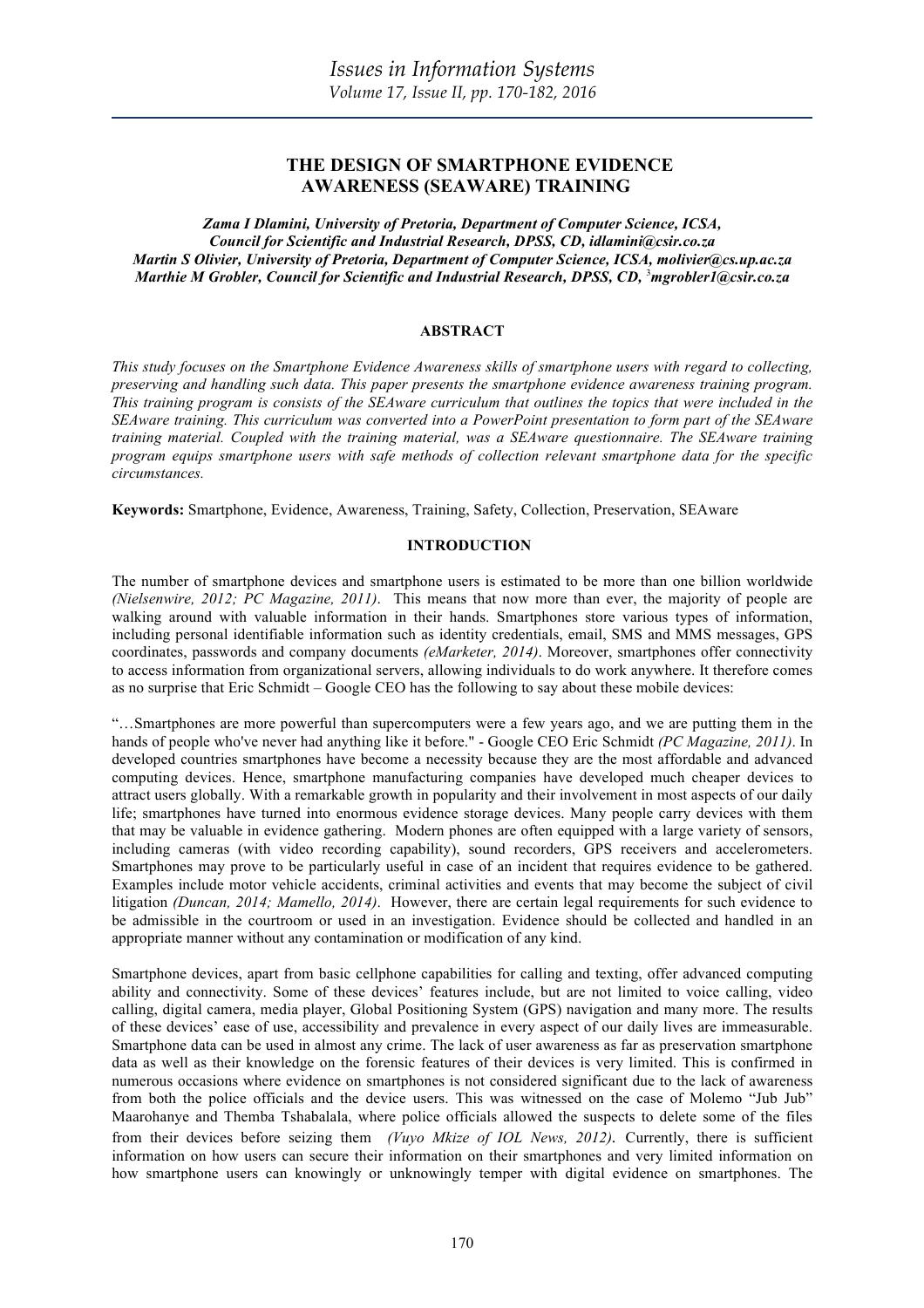SEAware program which is the smartphone evidence awareness creates smartphone evidence awareness on digital data contained on smartphone devices that can potentially be used as evidence at court. From smartphone users' point of view, evidence can only be recovered from their devices' memory and in- and outboxes. Deleting such data from these locations to them means it is gone forever, while it is something else to the digital investigators. The main purpose of this study is to make smartphone users aware that their devices could be good sources of digital evidence, which might be inadmissible in a court of law if it is not handled properly. This paper presents the design of the smartphone evidence awareness (SEAware) training program for smartphone users. This training program presents preservation methods and good practises to the smartphone users for their handset devices when evidence is contained; and proper procedures to follow in response to such incidents where their devices are involved. The main goal of this project is to develop and test a Smartphone Evidence Awareness Training Program for smartphone users. This is a long term project made up of three phases, as illustrated in Figure 1 of the SEAware research plan. This paper focuses on the second phase of the project. The goal of this phase is to use the SEAware framework resulted on the first phase and research design methods to design a SEAware training program that can be used to train smartphone users on significance of smartphone evidence and how they can handle it with integrity to maintain its authenticity.



**Figure 1.** Smartphone Evidence Awareness (SEAware) Research Plan

This work improves evidence preservation in cases where smartphones devices are used as source of evidence to boost users' cases. This is especially on the use of their smartphone capabilities. Despite the purpose of recording or capturing, it can compile a complete list of all applications with data that can prove that the user have or not committed crime, that is, using a smartphone as an alibi, or using it as an evidence collection tool. It simplifies the investigation process and improves chances of admissibility of evidence at court when smartphone users are aware of the capabilities of their devices. The SEAware training program further provides instructors or trainers with sufficient guidelines on various steps they need to consider in order to deliver effective and easy to maintain SEAware training. The rest of the paper is structured as follows: the next section discusses the background of the study which is consists of the overview of the SEAware training framework, user skills, awareness process and South African Qualifications Authority (SAQA) assessment process. This is followed by the section presenting the design of the SEAware training program for smartphone users, which is consists of the curriculum, the questionnaire and the training presentation. This is followed by the section that shows how the SEAware training program was applied to conform to the general awareness process. This is followed by the section that presents the benefits of the SEAware training program as well as the conclusion section.

#### **BACKGROUND**

The SEAware training program is in a form of presentation slides. It is designed specifically to train smartphone users on the significance of safe collection of smartphone data and how to preserve it in such a way that it can be used as evidence in legal proceedings if need be. The training covers smartphone background information,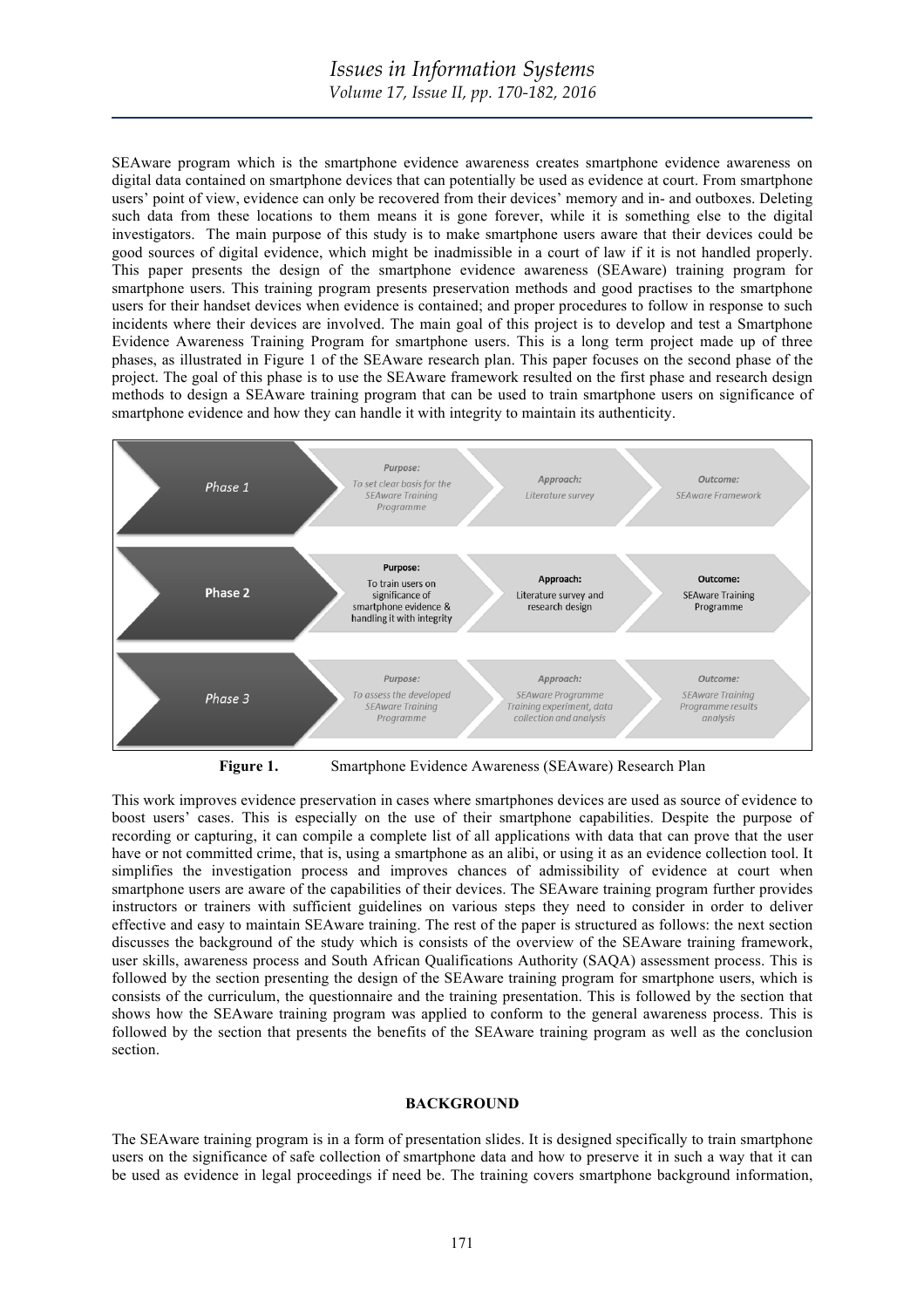the user collection and preservation methods of smartphone data, as well as user safety measure. This training focuses on smartphone evidence and does not cover other Digital Forensic investigation activities such as seizure, examination and analysis. The aim of the training is to educate ordinary smartphone users, familiar with mobile app installation in the correct chain of custody of digital evidence when using smartphones. This will allow the digital evidence, whether it is an SMS, WhatsApp message, photo or missed call, to be used in a legal or civil case, or submitted to court if need be. Table 1 presents the learning categories, components and description.

#### **Smartphone Devices and Digital Evidence**

A smartphone is a type of mobile phone that have widely proliferated the mobile device market more than any type world-wide *(eMarketer, 2014)*. It is defined as a high-end mobile phone that offers more advanced computing ability and connectivity than a feature or a contemporary phone *(BusinessTech, 2014)*. Smartphones run complete OS software that offers a standardized interface and platform for application developers. These devices combine both mobile phone and handheld computer features into a single device, but with additional functionality from the Mobile Computing platform. They provide advanced connectivity and computing ability as compared to the featured cellphones *(Hosmer et al., 2011)*. Smartphones provide for information storage, program installations, as well as the use of a mobile phone in one device. Smartphones can be viewed as the successors of the PDA devices. Smartphones share numerous features and applications with PDAs in form and functionality, that is, a smartphone combination of both phone and PDA *(PC Magazine, 2011)*. Smartphones usually use these mobile OS: Apple's iOS, Google's Android, Microsoft's Windows Phone, Nokia's Symbian, and RIM's BlackBerry OS *(Hosmer et al., 2011)*. Smartphones combine calendars, games, personal navigation, media players, Internet access, and cameras *(PC Magazine, 2011)*. Depending on the manufacturer or the brand, there are many other applications that come inherently with the device's operating system, while other applications can be downloaded. In addition, email systems from mobile devices can be seamlessly synchronized with the email system accessed from computers, private or work-related emails. Some of the examples of Smartphones include, Sony Ericsson, Palm Treo, Blackberry, Nokia T-Mobile Sidekick, Torq, Motorola Q, E-Ten, HP iPaq, i-mate, and many more. Smartphones will form the foundation of this study. With the total number of smartphones users estimated to be about 1.76 billion by eMarketer (2014), this is more than 25% over 2013.

#### **Smartphone Users and Digital Evidence**

Casey (2007) believes that Digital Forensic process includes investigation of digital communication devices and storage to approve or disapprove suspicious illegal activities of the device *(Casey, 2007)*. A major misconception about Digital Forensics is the cinema and popular TV series like Crime Scene Investigator (CSI) and Naval Criminal Investigative Service (NCIS) *(Ferguson, 2013; Mukasey et al., 2008)*. Although, the technology portrayed is more or less correct, the processes and the amount of personnel and time requirements are grossly under exaggerated *(Association of Chief Police Officers (ACPO), 2008)*. These popular programs lead to the two sides of the "CSI Effect". On one hand, the criminals think they know how to commit a crime and not get caught *(Ferguson, 2013; Stevens, 2011)*. On the other hand, the average user has exaggerated expectations from technology and law enforcement agencies. It is therefore significant for legal representatives and society to realise what forensics can and cannot do *(Brodie, 2008 &* Arthur, Olivier & Venter, H., 2007 *)*. This study focuses only on the Digital Forensics awareness of smartphone devices, as these devices are commonly used and regarded as the device of preference when it comes to accessing Internet *(Ogg, 2014)*. While it makes sufficient sense to train in and maintain the skills and understanding in Digital Forensics to the Digital Forensic practitioners; it will also be more useful to consider including the other groups that are equally affected by this topic, that is, the law enforcement professionals, industry and government professionals, as well as the general public or society. This way affected parties contributes towards better investigation process with sufficient and admissible digital evidence. This study focuses on the users as this group is often left out when it comes to digital evidence trainings.

#### **The Overview of the SEAware Training Framework**

In order to participate on the SEAware training, the trainee needs to have fundamental understanding of the basic use of a smartphone device and installation of mobile applications. The SEAware training framework is therefore consists of five main components, namely:

Basic smartphone background,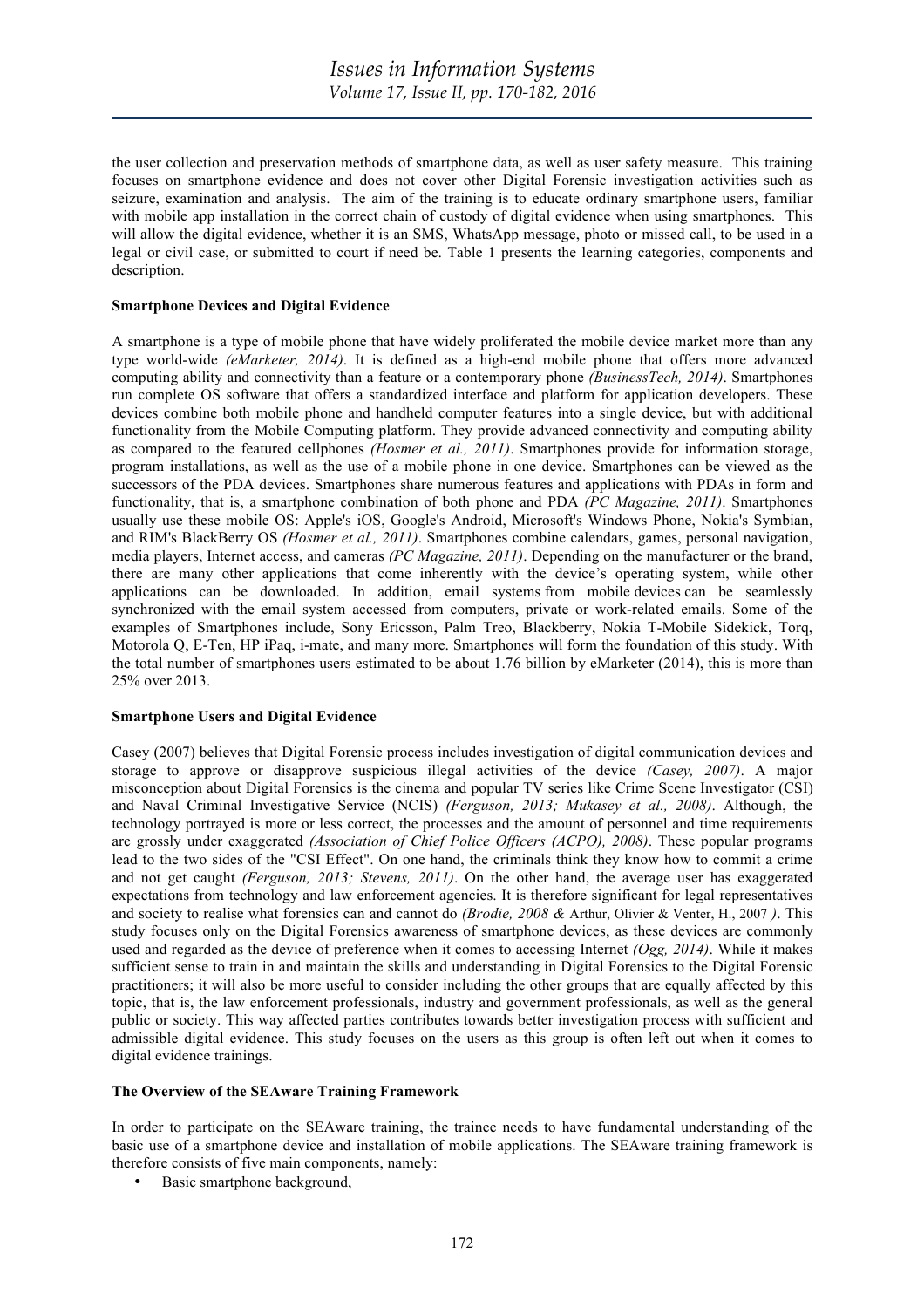- Role of evidence.
- Smartphone evidence collection.
- Smartphone evidence preservation, and
- User safety measures

These components were formulated following the guidelines for formulating a training curriculum and its assessment process from the South African Qualification Authority (SAQA) *(South African Qualification Authority, 2001) (SurveyMonkey, 2008)*. This document (by SAQA *(South African Qualification Authority, 2001)*), provides guidelines for the assessment policies, systems and procedures of SAQA accredited Education and Training Quality Assurance bodies (ETQA's) and their constituent providers. Broadly, the guidelines cover the following areas:

- Good assessment practice as it relates to the National Qualification Framework (NQF),
- The role of registered assessors,
- The assessment process, and
- Moderation of assessment

The SEAware training components were incorporated together to form a SEAware training framework. This framework is consists of a set of basic concepts which determine the savviness of smartphone users, enhance the safe smartphone evidence collection and preservation and improve smartphone evidence admissibility at court. The SEAware training should start with laying the background of smartphone devices. This is followed by the details on legal issues, as far as smartphone evidence is concerned. The third component includes smartphone data collection process per smartphone capability. The fourth component covers user data preservation methods. Lastly, safety measures component equips smartphone user with better response techniques to incidents while practicing safety precautions. In the context of smartphone forensic and investigations processes such as preparation, planning, acquisition, analysis and presentation environment, these learning components are desirable in order to achieve an effective SEAware training framework for smartphone users. These components were explored into details when formulating the curriculum, the questionnaire as well as the training material (all presented in the next section).

## **DEVELOPMENT OF SEAWARE TRAINING PROGRAM**

The SEAware training program is consists of the SEAware curriculum, the questionnaire as well as the training material. These are presented in this section.

## **SEAware Curriculum Development**

The SEAware curriculum was formulated from the reviewed literature on smartphone devices, Digital Forensics, smartphone evidence and awareness. Further guidelines for formulating a training curriculum and effective assessments from South African Qualification Authority (SAQA) were followed *(South African Qualification Authority, 2001)*.The main aim of the SEAware program is to educate smartphone users, who are familiar with mobile apps installation, on the correct chain of custody of digital evidence when using smartphones. It is developed specifically to train smartphone users on the significance of safe collection of data and how to preserve it in such a way that it can be used as evidence in legal proceedings when the need arise. The SEAware curriculum consists of five training components, that is; smartphone background information, the role of evidence in general, the user collection and preservation methods of smartphone data, as well as user safety measure. These components are divided into two, which is, generic and specialization learning components. SEAware curriculum (in Table 1) has a basic smartphone background as a learning component. This is a generic learning component the rest are all specialization learning components. These are described further below.

*a) Basic Smartphone Background:* This is a generic core learning component that formally lays a significant background of smartphone devices. It focuses on describing differences amongst various types of smartphones, current uses of smartphones, future trends of smartphones as well as advantages and disadvantages of using smartphones. This learning component provides smartphone user with basic uses of smartphone devices, such as calling, texting, apps installation, searching locations using GPS, capturing pictures, videos, audio. This learning component provides smartphone user with sufficient background on smartphone basic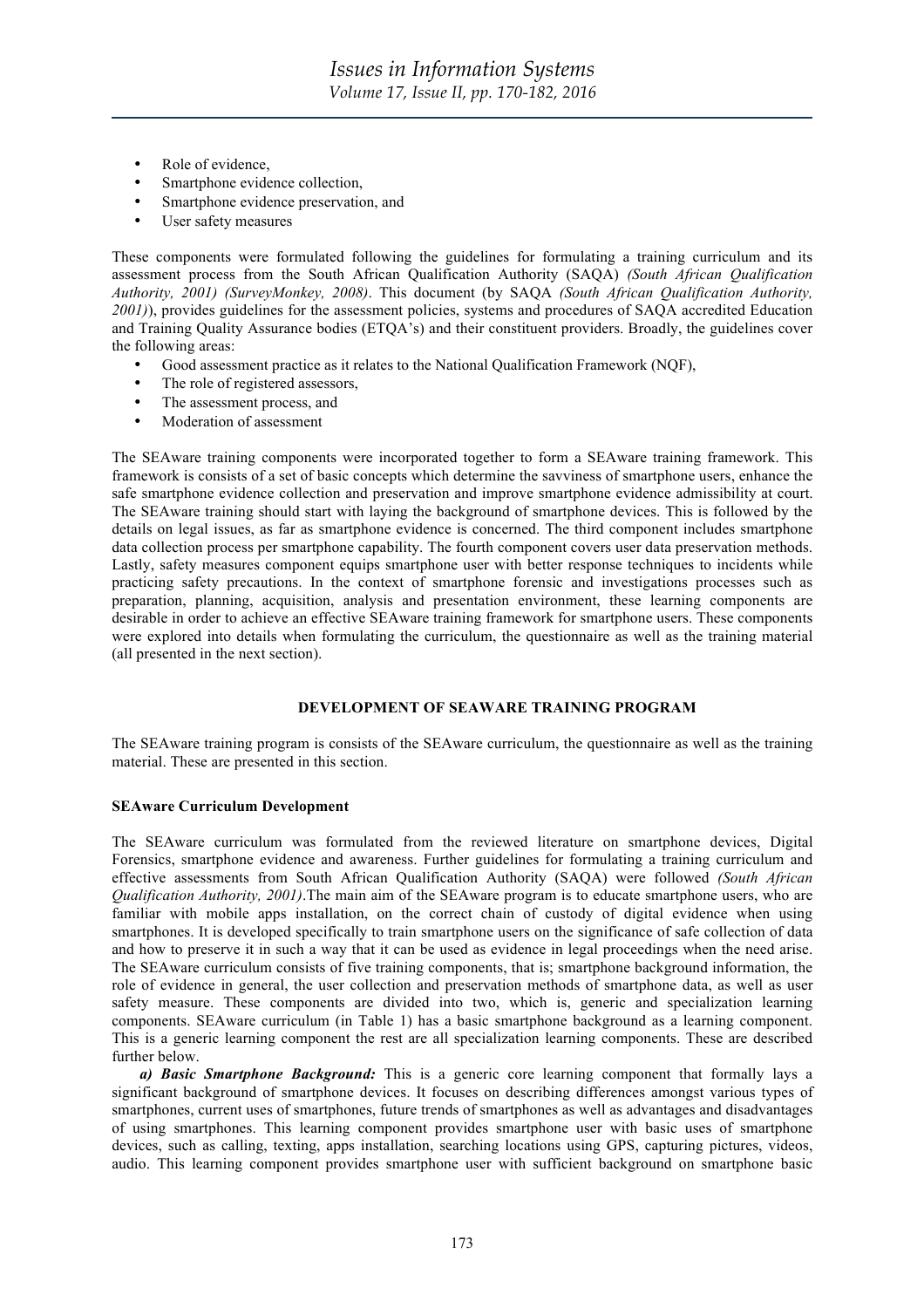background, including user's ability to: identify smartphone uses, capabilities, advantages and disadvantages and future trends.

*b) Role of Evidence:* This is one of the specialization core learning components that is aimed at presenting the background role of evidence in general. This was achieved by defining evidence in general; emphasizing different types of evidence and by describe rules regarding evidence. This learning component provides smartphone user with sufficient background on role of evidence in any investigations, including user's ability to learn about the make-up of evidence, differentiate between types of evidence and be aware of rules of evidence to increase its admissibility chances, identify evidence that can prove or disprove a claim.

*c) Smartphone Evidence Collection:* The smartphone data collection specialization core learning component aims at preparing smartphone users with safe methods of collecting relevant smartphone data for specific circumstances which users can find themselves in. The smartphone data collection specialization core learning component emphasizes the opportunities that can be used by the smartphone user to collect evidence, such as, defining types of smartphone data regarding data collection; outlining other means of smartphone data collection that do not require user's partaking; emphasizing opportunities that can be used by the smartphone user to collect evidence relevant to specific circumstances they may find themselves in. These will help smartphone users with decisions on the best smartphone feature to use during a specific incident.

*d) Smartphone Evidence Preservation:* The smartphone evidence preservation specialization core learning component, aims at equipping smartphone users with appropriate skills of preserving smartphone data while maintaining evidence's chain of custody. This specialization core learning component identifies threats that are related to preservation of smartphone data, such as: data modification, device theft, loss, confiscation or demanded by perpetrator, storage space and period and data deletion. It also focuses at methods that the smartphone user can use in order to preserve their data in a forensically sound manner, such as sending smartphone data to someone via messaging or texting; putting a copy of smartphone data in a sealed envelope with a date across the flipping-part of the envelop; uploading smartphone data to the cloud and/ or burning smartphone data to the CD or SD card. Smartphone data preservation learning component assists users in validating the claims made about the incident and reconstruction of events.

*e) User Safety Measure:* The user safety measure specification core aims to provide safety settings that smartphone users can apply on their devices in order to be prepared for most of the possible incidents which will require their prompt response whilst not becoming first responders. This specification provides the smartphone users with safety tips regarding collection and preservation of smartphone data. It further provides users with smartphone personal readiness plan, personal safety plan and best practices. This provides the smartphone user with better response techniques to incidents while practicing safety precautions.

|                                                     | ruone 1. Leanning component and men Besemptions<br><b>UNIT 4:</b><br>UNIT 2:<br><b>UNIT 3:</b><br>UNIT <sub>1</sub> : |                                                                                                                              |                                                                                                                                                  |                                                                                                                                                                                                                                           |  |  |
|-----------------------------------------------------|-----------------------------------------------------------------------------------------------------------------------|------------------------------------------------------------------------------------------------------------------------------|--------------------------------------------------------------------------------------------------------------------------------------------------|-------------------------------------------------------------------------------------------------------------------------------------------------------------------------------------------------------------------------------------------|--|--|
|                                                     | Smartphone                                                                                                            | <b>Smartphone Data</b>                                                                                                       | <b>Smartphone Data</b>                                                                                                                           | <b>User Safety Measures</b>                                                                                                                                                                                                               |  |  |
|                                                     | <b>Background</b>                                                                                                     | <b>Collection</b>                                                                                                            | <b>Preservation</b>                                                                                                                              |                                                                                                                                                                                                                                           |  |  |
| <b>Purpose</b>                                      | To lay a<br>background of<br>smartphone<br>devices                                                                    | To equip smartphone<br>users with safe<br>methods of collecting<br>relevant smartphone<br>data for specific<br>circumstances | To equip smartphone<br>users with<br>appropriate skills of<br>preserving<br>smartphone data<br>while maintaining<br>evidence chain of<br>custody | To equip smartphone<br>users with safety<br>techniques they can use<br>to use before (on their<br>devices to be always<br>prepared), during<br>(collection) and after<br>(preservation) incidents<br>without becoming first<br>responders |  |  |
| Learning/<br>Training<br><b>Assumed in</b><br>Place | Smartphone<br>ownership, basic<br>use and apps<br>installation<br>experience                                          | -Basic smartphone<br>background                                                                                              | -Basic understanding<br>of smartphone data<br>collection techniques                                                                              | -Basic understanding of<br>smartphone data<br>preservation skills                                                                                                                                                                         |  |  |
| <b>Specific</b><br>Outcome                          | Knowledge, skills, attitude and content/ underpinning knowledge                                                       |                                                                                                                              |                                                                                                                                                  |                                                                                                                                                                                                                                           |  |  |
| <b>Moderation</b>                                   | It applies to the whole SEA ware Training Topic                                                                       |                                                                                                                              |                                                                                                                                                  |                                                                                                                                                                                                                                           |  |  |

#### **Table 1**. Learning Component and their Descriptions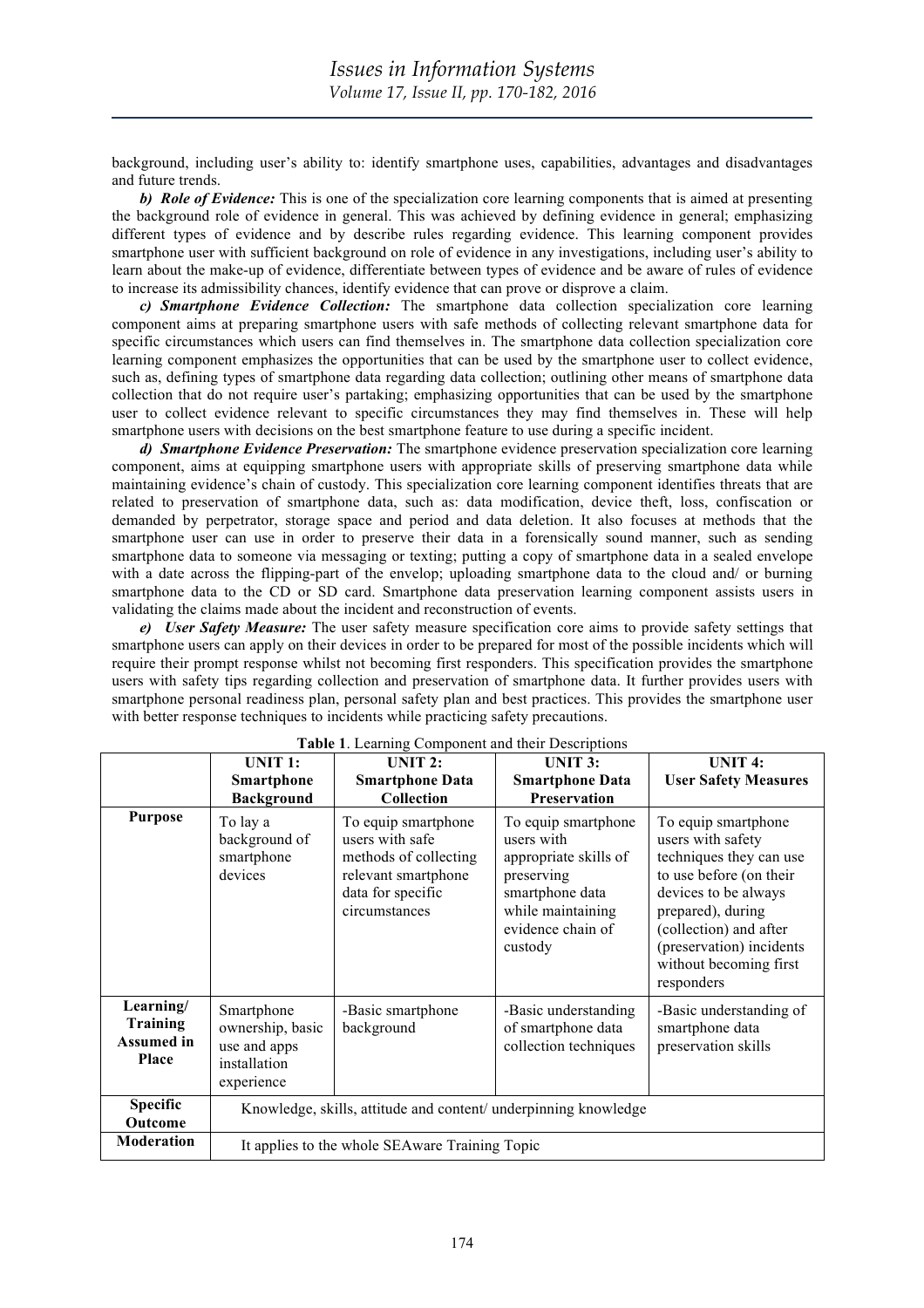|                                              | <b>UNIT 1:</b><br>Smartphone<br><b>Background</b>                                                                                                                                | <b>UNIT 2:</b><br><b>Smartphone Data</b><br>Collection                                                                                                                                                                                                                                                                                                                             | <b>UNIT 3:</b><br><b>Smartphone Data</b><br><b>Preservation</b>                                                                                                                                                                                                                                                                             | <b>UNIT 4:</b><br><b>User Safety Measures</b>                                                                                                                |
|----------------------------------------------|----------------------------------------------------------------------------------------------------------------------------------------------------------------------------------|------------------------------------------------------------------------------------------------------------------------------------------------------------------------------------------------------------------------------------------------------------------------------------------------------------------------------------------------------------------------------------|---------------------------------------------------------------------------------------------------------------------------------------------------------------------------------------------------------------------------------------------------------------------------------------------------------------------------------------------|--------------------------------------------------------------------------------------------------------------------------------------------------------------|
| <b>Embedded</b><br>Underpinning<br>Knowledge | Understanding<br>smartphone<br>uses.<br>capabilities,<br>advantages and<br>disadvantages<br>and future trends                                                                    | - Understanding<br>different types of<br>smartphone data and<br>their collection<br>methods<br>- Recognising role and<br>relevance that<br>smartphone data can<br>play in specific<br>scenarios<br>- Understanding risk<br>associated with the<br>collection of data in<br>specific situations<br>- Understanding types<br>of data collected by<br>networks without user<br>effort | - Understanding the<br>smartphone user data<br>preservation methods<br>and techniques<br>- Understanding the<br>basic principles of<br>chain of custody<br>regarding smartphone<br>data<br>- Understanding what<br>to do with<br>smartphone data that<br>have been captured<br>- Understand duration<br>of data preserved by<br>the Network | - Understanding easy<br>tips and apps to use in<br>preparation to gather<br>and preserve smartphone<br>data<br>- Understanding user<br>safety best practises |
| Critical<br><b>Outcomes</b>                  | Basic uses of<br>smartphone<br>devices, such as<br>calling, texting,<br>apps installation,<br>searching<br>locations using<br>GPS, capturing<br>pictures, videos,<br>audio, etc. | Able to identify the<br>safe opportunity to<br>safely gather<br>smartphone data                                                                                                                                                                                                                                                                                                    | Have skills of<br>preserving<br>smartphone data that<br>have potential to be<br>regarded as evidence<br>at court of law                                                                                                                                                                                                                     | Can identify risks<br>associated with gathering<br>and preserving user<br>smartphone data                                                                    |

This SEAware curriculum focuses on smartphone evidence and does not cover other Digital Forensic investigation activities such as seizure, examination and analysis. This could greatly improve the chances of any digital evidence, whether it is an SMS, WhatsApp message, photo or missed call, admissibility in a legal court.

# **SEAware Training Material Development**

The SEAware training material is in a form of a presentation slide set. It is enhanced with inspiring video clips and pictures. It is based on the resulted curriculum presented above. During the training the users can be divided into various groups of four users per group for discussions throughout the training and monitoring. The training covered smartphone background information, the user collection and preservation methods of smartphone data, as well as user safety measure.

## **SEAware Questionnaire Development**

The SEAware questionnaire was also formulated using both the developed SEAware curriculum and training material. The two were used as the guide on the questions to ask that can assess the user's understanding before and after the training. The SEAware questionnaire is divided into three sections, that is, basic demographic information, smartphone evidence collection, preservation and safety measures, and scenarios section. These are described in details below.

## *a) Questionnaire Part 1: Basic Demographic Information*

A short demographic section was included in order to test the authenticity of the user's answers before and after the SEAware training section. These questions mainly test users' use, experience and knowledge of their devices as well as their awareness level on how they use it and if they do think of the purpose of using their smartphone. Various types of questions are used in this section; such as: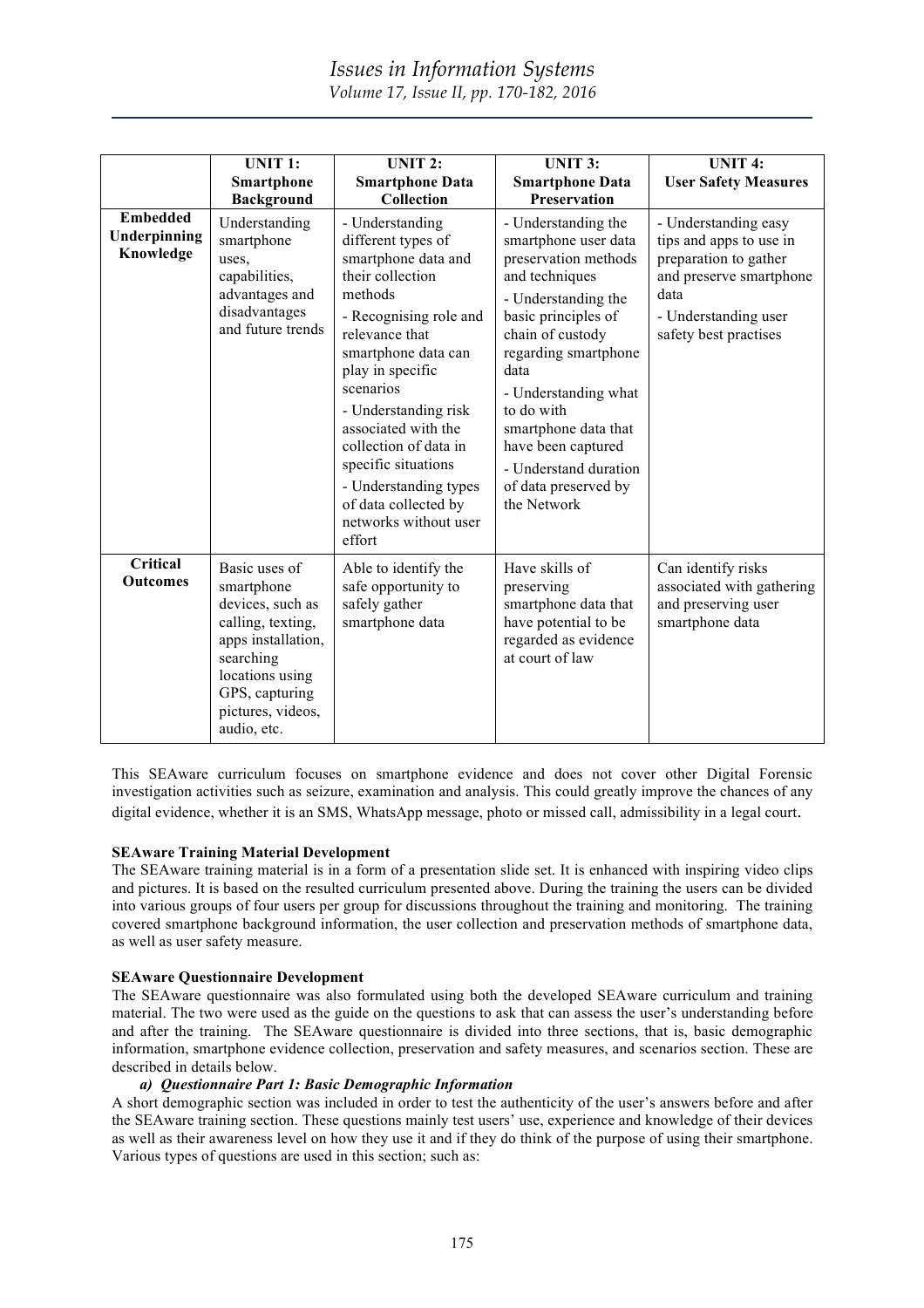- open-ended questions,
- ranking questions, where by user asked to the rank the use of smartphones according to their individual deemed significance, and
- Matrix and rating questions, where users' attitude towards smartphones was tested.

An instruction directing them not to use their devices on the pre-test but on the post-test is included, and permission for this is also obtained in a written consent forms that users can sign prior to completing the questionnaire. Other demographic details might not be easy to ask for unless there is a compelling issue that requires them, ethically. This is mainly to secure privacy of the users.

## *b) Questionnaire Part 2: Smartphone Evidence - Collection, Preservation and Safety Measures*

This subsection and the subsequent one are the most significant sections of the questionnaire as they both focus on smartphone evidence collection, preservation and user safety using various techniques to inspire and instil the digital evidence awareness culture. Most of the questions in this section are balanced between open-ended and closed-ended questions. This structure was chosen in order to give users a platform to make their desired choice and have an additional chance to substantiate it.

Even though it could have saved time for both the users and the researcher to include more of multiple choice questions, it was decided that there might be insufficient data to analyse by the end of the training session. All the questions related to the collection, preservations and user safety were mixed-up evenly, as these are the significant elements of the SEAware training program. These elements were explored further into scenarios questions, as presented on the following subsection. Various types of questions were used in this section; such as:

- open-ended questions,
- multiple choice questions, and
- ranking questions, where user asked to rank the evidence collection methods and to later explain the reason of their first choice.

Users are further presented with a range of circumstances which they could find themselves in; they were also given a chance to use their smartphones for evidence collection and preservation tool. This is to test their response techniques, to compare their level of smartphone evidence awareness and knowledge of dealing with smartphone evidence when they are victims of crime, or witnesses of crime.

## *c) Questionnaire Part 3: Scenarios*

As mentioned above, various types of questions are used in this section; such as

- open-ended questions,
- multiple choice questions, and
- close-ended questions have only two answers, such as "Yes" and "No". These were kept to a minimum as they are too restrictive in terms of choices. To counter this disadvantage, these questions were minimized to only two, with follow up question prompting the user to substantiate their choice (*Wilsdon & Slay, 2006.*).

The questionnaire was structured in such a way that easy questions were at the beginning of the questionnaire and other questions were placed at the end of the questionnaire. This is viewed by SurveyMonkey (2008) as one way of boasting the users' confidence while encouraging them to finish their questionnaire *(SurveyMonkey, 2008)*. Since the SEAware training has an element of awareness, the following section presents the interaction of the SEAware training program with the existing security awareness processes.

# **THE SEAWARE PROGRAM AND SECURITY AWARENESS PROCESSES**

The SEAware components form the basic designs of the SEAware targeted to smartphone users. However, it is useful to firstly define the context of SEAware with respect to how it interacts with other awareness processes. According to National Institute of Standards and Technology (2004) any security awareness program is consists of three phases, that is, preparation, application (or implementation), evaluation (or review) phases *(National Institute of Standards and Technology (NIST), 2004)*. These awareness processes show properties of SEAware training program assist to define context and boundaries within which SEAware training program operate in the awareness environment.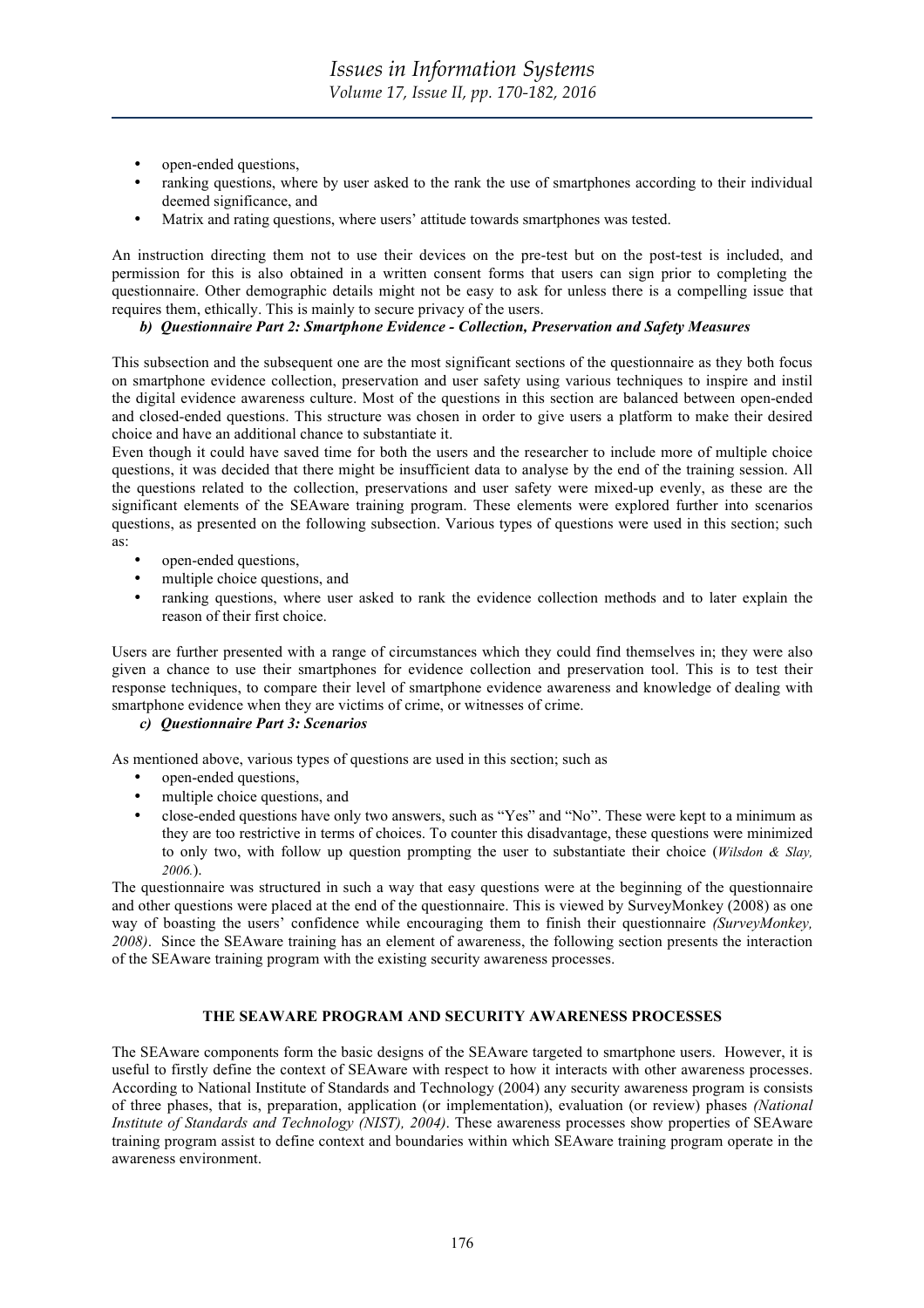## **Preparation Phase: SEAware Program Development**

This is the beginning process, which is constituted three cyclic-phases:

- Plan phases: is about designing the SEAware training program, assessing its content and selecting appropriate controls;
- Implementing phases: involves Application or implementing and operating the controls and
- Review phases: review and evaluate the performance (efficiency and effectiveness) of the SEAware program, including making changes where necessary to bring the SEAware program to it best performance (*Allgeier, 2000 & Williams, 2007.*). This phase focused on the research that needed to be conducted on each sub-phase. This is shown in Figure 2.

Figure 2 illustrates three different sub-phases that were conducted under the preparation phase as well as the success factors associated with each sub-phase. During planning sub-phase, the focus is on the inputs of the team member, management, etc. These were used to formulate the SEAware program strategy as an output. During the implementation sub-phase, the focus is mainly on the techniques and methods to be used during the roll out of the SEAware program, it also has success factors. The resulted output expected includes presentation material, pre-and post-tests (Wright, 2007 & von Solms, 2006). The methods used were strategized to questionnaires, presentations, discussion topics and evaluation of the program. The last sub-phase of the preparation is the review sub-phase which is consists of the assessment of the both the plan and the implementation of the preparation phase. The expected results include lessons learnt as well as the analysed results of the other two sub-phases.



**Figure 2.** SEAware Preparation Phase

The preparation phase results to the well planned assessed, reviewed and revised strategy plan (in Table 2 below), ready for actual program. These are used during the application phase in presented next.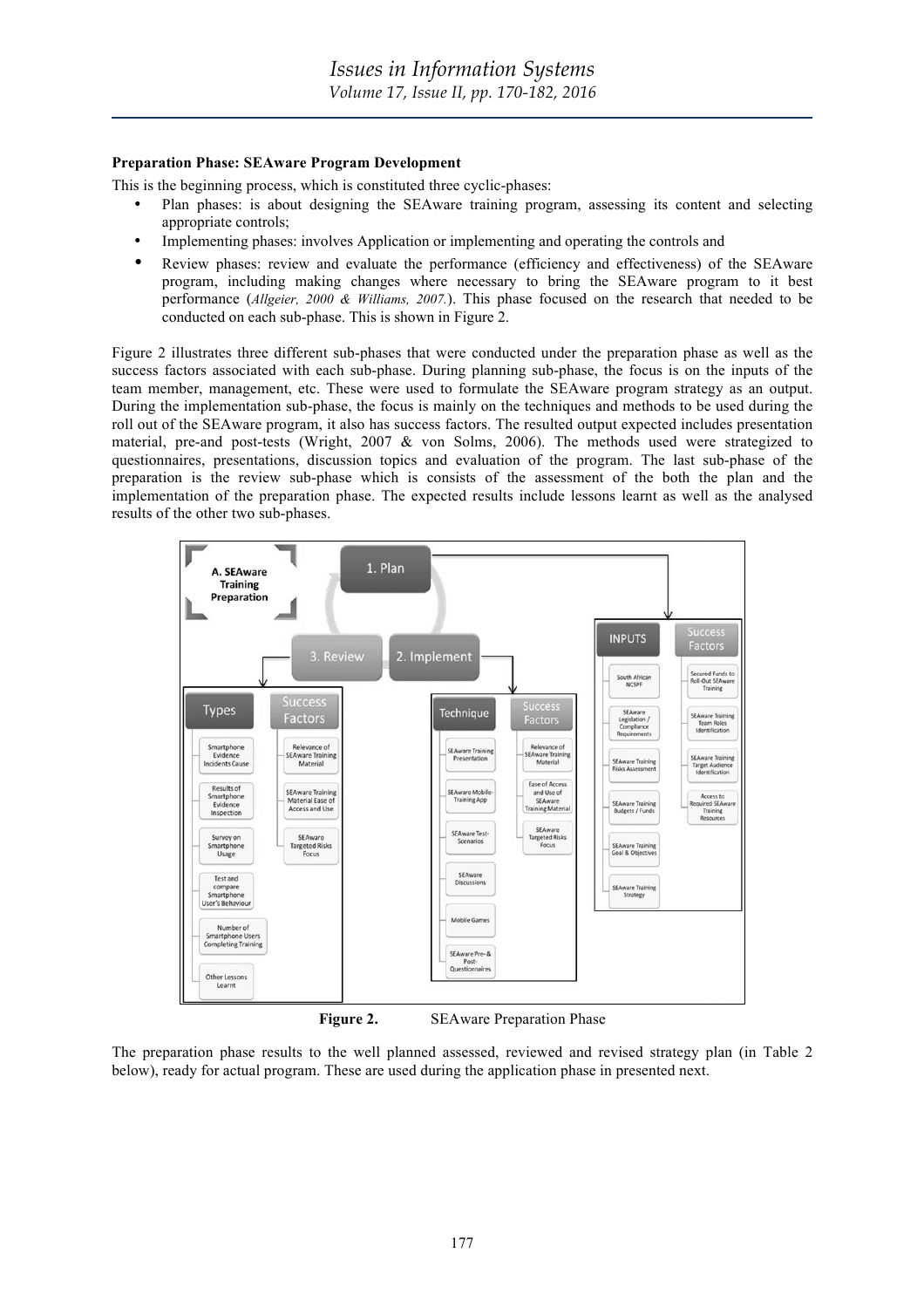| Table 2. SEAware Implementation Plan |  |  |
|--------------------------------------|--|--|
|                                      |  |  |

| Awareness               | <b>Description</b>                                                                                                                                                                                                                                                                                                                                                                                                                                                                                                  |  |
|-------------------------|---------------------------------------------------------------------------------------------------------------------------------------------------------------------------------------------------------------------------------------------------------------------------------------------------------------------------------------------------------------------------------------------------------------------------------------------------------------------------------------------------------------------|--|
| Component               |                                                                                                                                                                                                                                                                                                                                                                                                                                                                                                                     |  |
| <b>Goal / Purpose</b>   | The main purpose of the training is to make smartphone users aware that their devices<br>could be good sources of digital evidence, which might be inadmissible in a court of law<br>if it is not handled properly                                                                                                                                                                                                                                                                                                  |  |
| Objective               | To test smartphone evidence awareness skills before and after the training<br>$\blacksquare$<br>To train a group of smartphone users on effective ways of safely collecting and<br>٠<br>preserving admissible data<br>To present analyzed results and recommendation<br>$\overline{\phantom{0}}$                                                                                                                                                                                                                    |  |
| <b>Awareness Need</b>   | Nature of digital evidence tends to lead to the inadmissibility of such evidence in<br>$\overline{\phantom{a}}$<br>court<br>High influx of smartphone devices and their applications<br>Ē,<br>From the smartphone users' point of view, evidence can be recovered from their<br>$\overline{\phantom{a}}$<br>handset memory and in- and/or out-boxes. To the average smartphone user, deleting<br>such data from these locations means that it is gone forever; it is a different story to<br>digital investigators. |  |
| <b>Campaign Name</b>    | <b>Smartphone Evidence Awareness</b>                                                                                                                                                                                                                                                                                                                                                                                                                                                                                |  |
| <b>Stakeholder</b>      | Smartphone User                                                                                                                                                                                                                                                                                                                                                                                                                                                                                                     |  |
| <b>Topics Cover</b>     | Smartphone background<br>$\overline{\phantom{0}}$<br>Role of evidence<br>$\overline{\phantom{a}}$<br>Smartphone evidence collection<br>Smartphone evidence preservation<br>User safety measures<br>$\overline{a}$                                                                                                                                                                                                                                                                                                   |  |
| <b>Target Audience</b>  | Smartphone users                                                                                                                                                                                                                                                                                                                                                                                                                                                                                                    |  |
| <b>Delivery Methods</b> | Presentation and group discussion                                                                                                                                                                                                                                                                                                                                                                                                                                                                                   |  |
| <b>Evaluation</b>       | Pre- and Post- Questionnaire                                                                                                                                                                                                                                                                                                                                                                                                                                                                                        |  |

## **Application Phase: SEAware Training**

This phase, shown in Figure 3 includes the SEAware implementation of the strategy plan in Table 2. This is the roll-out of the SEAware program. It includes the sequence of:

SEAware pre-test, SEAware training, SEAware discussion groups' session and

SEAware post-test

The main output collected from the application phase includes the filled pre- and post-test. Other output may include discussion notes and filled SEAware evaluation forms. These are all significant for the next phase, Evaluation phase.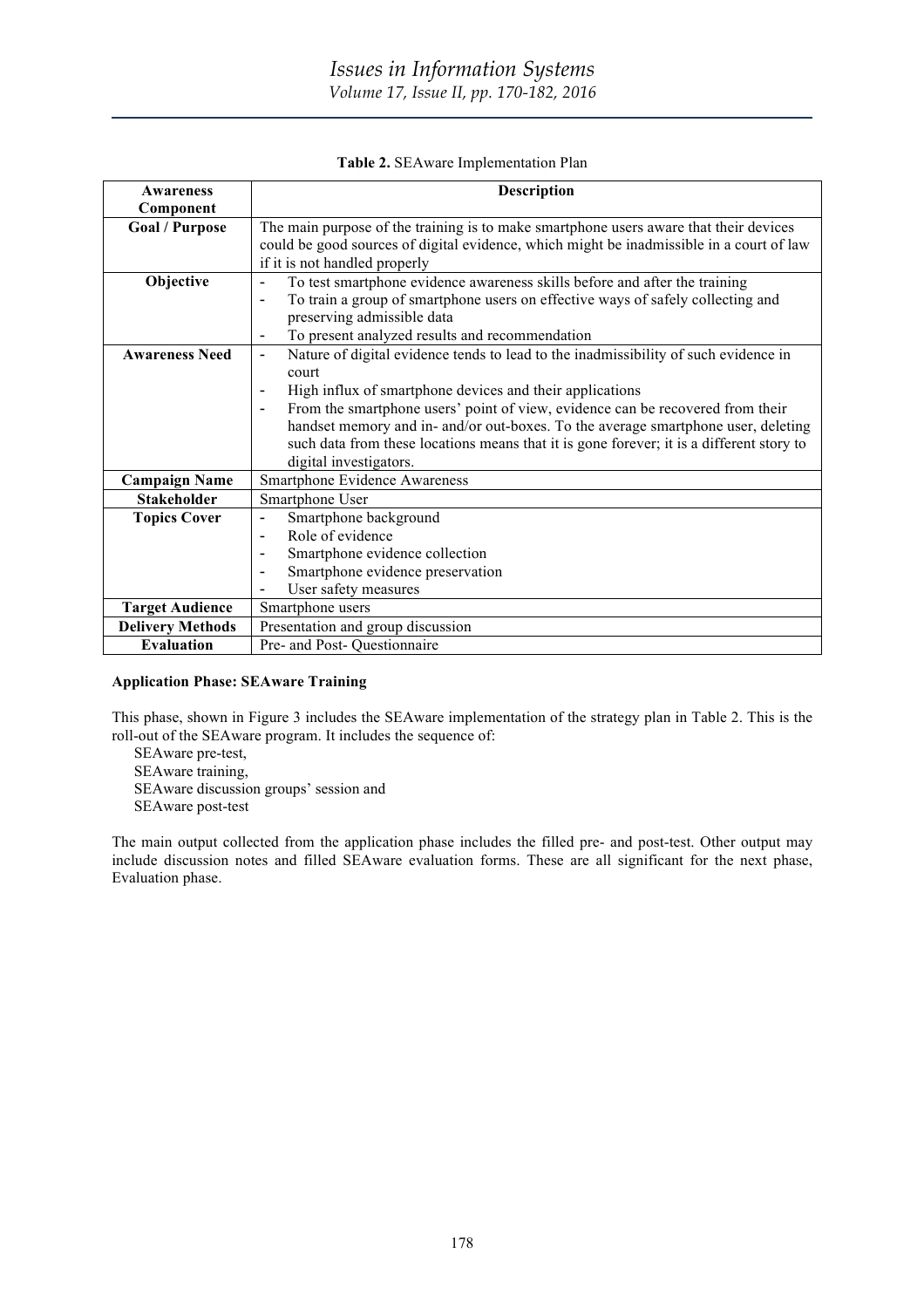

Figure 3. SEAware Application Phase

# **Evaluation Phase: SEAware Training Evaluation**

This is the last phase. It uses the output received from implementation (or application) phase from the above section and presented in Figure 4.

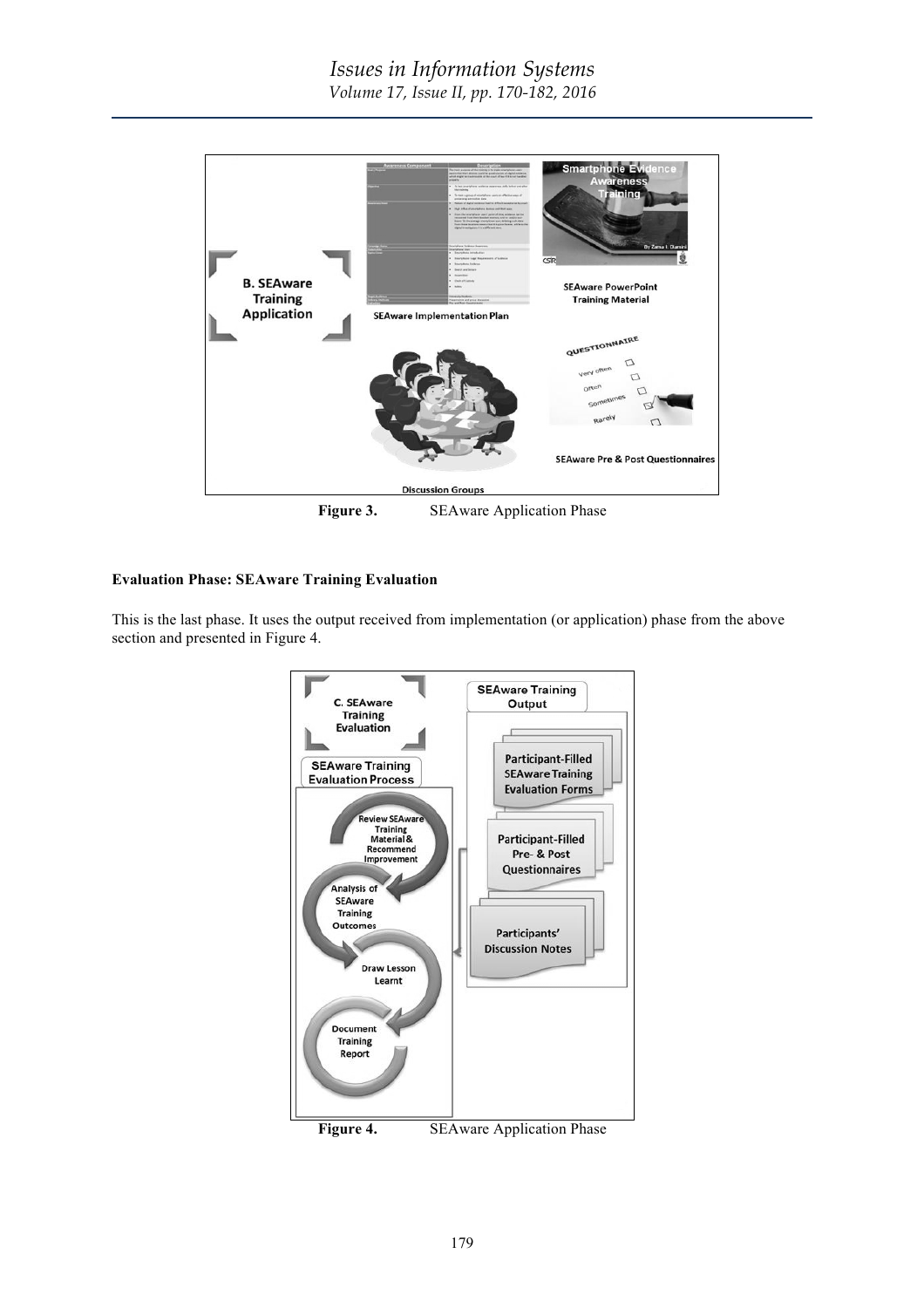During this phase, all the filled forms, pre- and post- questionnaires as well as the group discussion notes are analysed, evaluated, recommendations are prepared and the training report is documented. The awareness process is cyclic, meaning it does not end on the third phase *(Peltier, 2005 & Wright, Burleson, 2007).* The output of the third phase, such as lessons learnt, should be used as input to the first phase in order to update the training documents, methods used as well as the implementation plan; in order to improve the SEAware training program this can be applied.

## **BENEFITS OF THE SEAWARE TRAINING PROGRAM**

The SEAware framework has been developed to make users aware of the integrity of evidence that can be deliberate collected by an average user, resulting to it being compromised by way of incorrect collection, storage or handling requirements. The effect of this program is evaluated through the development and experimental implementation of the SEAware training material (in Table 2) to a group of smartphone users. This paper presented the design of the SEAware training program that could benefit the user as follows:

- Smartphone capabilities: provides smartphone user with basic uses of smartphone devices, such as calling, texting, apps installation, searching locations using GPS, capturing pictures, videos, audio, etc.
- Role of digital evidence: provides smartphone user with sufficient background on role of evidence in any investigations.
- Collection of Smartphone data: provides smartphone users with smartphone data collection techniques, which will assist the smartphone users in making their mind on best smartphone feature to use during a specific incident.
- Preservation of smartphone data: furnishes smartphone users with skills of preserving smartphone data that have potential to be regarded as evidence at court of law.
- User safety measures: provides safety tips regarding collection and preservation of smartphone data.

The above learning components of the SEAware training framework were used to develop the curriculum, training material and the questionnaire to be used during the training. This study further improves evidence preservation on the cases where smartphones devices are used as source of evidence to confirm users' side of the story during trials. despite the purpose of recording or capturing; smartphones can compile a complete list of all applications with data that can prove that the user have or have not committed crime, that is, using a it as an alibi, or using it as an evidence collection tool *(Zwick, 200 &, Zantyko, 2007*). This simplifies the investigation process and improves admissibility of evidence at court when smartphone users are aware of the capabilities of their devices. The proposed program, SEAware training program, provides instructors or trainers with sufficient guidelines on various steps they need to consider in order to deliver effective and easy to maintain SEAware training.

#### **CONCLUSION**

For many years the legal system relied on eyewitnesses, which with time evolved to digital. The capability of electronic devices is continuously improving, but it is still a challenge to keep track of all information that is flowing around, as it is here today and not there tomorrow. Even though the younger generation is relying more on the digital world, there is still a need for their contribution on operating and maintaining these developments. It is still a challenge to do so as the development of technology-based devices and their enhancement is faster than the rate which one could grab. The developed SEAware training program in this paper is designed specifically to train smartphone users on the significance of smartphone data, its safe collection methods and its preservation techniques. The SEAware training program covers smartphone background information, the role of evidence in general, the smartphone evidence collection, smartphone evidence preservation as well as the best practices. This program focuses on smartphone evidence at the user level and does not cover other Digital Forensic investigation processes such as seizure, examination, analysis and presentation. It is consists of SEAware curriculum, training material questionnaire. These are all monitored and maintained by following the awareness process presented as well, which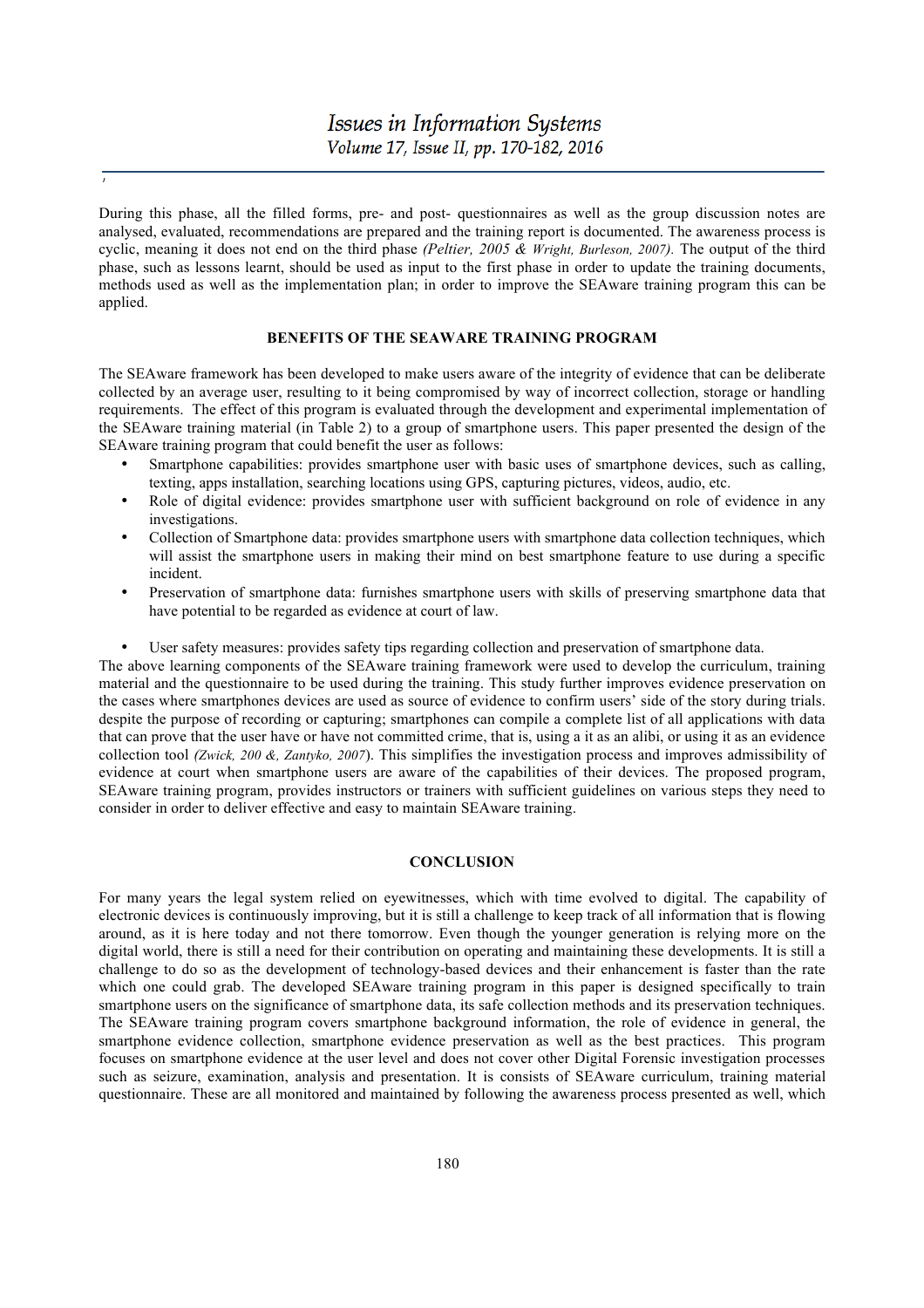is consists of three phases: preparation, application and evaluation phases. Future work includes the SEAware experiment which will be consists of training, data collection and analysis of a group of smartphone users. This will be used to determine parts of the SEAware training program that are understood and will benefit users in future and which parts need further development. This experiment, where users are trained and the impact of various facets of the program measured will be designed to proceed as follows: selection and recruitment of volunteers; administration of a pre-training questionnaire to determine user behaviour and existing knowledge; training of volunteers through seminars according to the SEAware training framework and program; and administration of a post-training questionnaire to determine knowledge gained and the possible impact of such knowledge on user behaviour.

#### **REFERENCES**

Allgeier, M. (2000). Digital media forensics [WWW Document]. Secur. Online. URL http://www.symantec.com/connect/articles/digital-media-forensics (accessed 12.20.13).

Arthur, K., Olivier, M., Venter, H. (2007). Applying the Biba Integrity Model to Evidence Management, in: Advances in Digital Forensics III. Springer, pp. 317–327.

- Association of Chief Police Officers (ACPO). (2008). Good Practice Guide for Computer-Based Electronic Evidence.
- Ayers, R. (2007). Cell phone forensic tools: an overview and analysis update, 1st ed. CreateSpace Independent Publishing Platform, USA.
- Breeuwsma, M., De Jongh, M., Klaver, C., Van Der Knijff, R., Roeloffs, M. (2007). Forensic data recovery from flash memory. Small Scale Digit. Device Forensics J. 1, 1–17.
- Brockett, P.L., Golden, L.L., Song, A. (2012). Managing risk in mobile commerce. Int. J. Electron. Bus. 10, 167– 184.
- Brodie. (2008). The importance of Security Awareness Training.

BusinessTech. (2014). South Africa's most popular smartphone brands.

Carrier, B., Spafford, E.H. (2003). Getting physical with the digital investigation process. Int. J. Digit. Evid. 2, 1–20.

- Carrier, B.D. (2006). Risks of live digital forensic analysis. Commun. ACM 49, 56–61.
- Casey, E. (2011). Digital evidence and computer crime: Forensic science, computers, and the internet. Access Online via Elsevier.
- Casey, E., Ferraro, M., Nguyen, L. (2009). Investigation Delayed Is Justice Denied: Proposals for Expediting Forensic Examinations of Digital Evidence\*. J. Forensic Sci. 54, 1353–1364.
- Duncan, A. (2014). African mobile subscriptions set for huge spike | Fin24 [WWW Document]. Fin24tech. URL http://www.fin24.com/tech/mobile/african-mobile-subscriptions-set-for-huge-spike-20141106 (accessed 11.18.14).

eMarketer. (2014). Smartphone Users Worldwide Will Total 1.75 Billion in 2014.

Ferguson, C.J. (2013). The CSI Effect, in: Adolescents, Crime, and the Media. Springer, pp. 69–80.